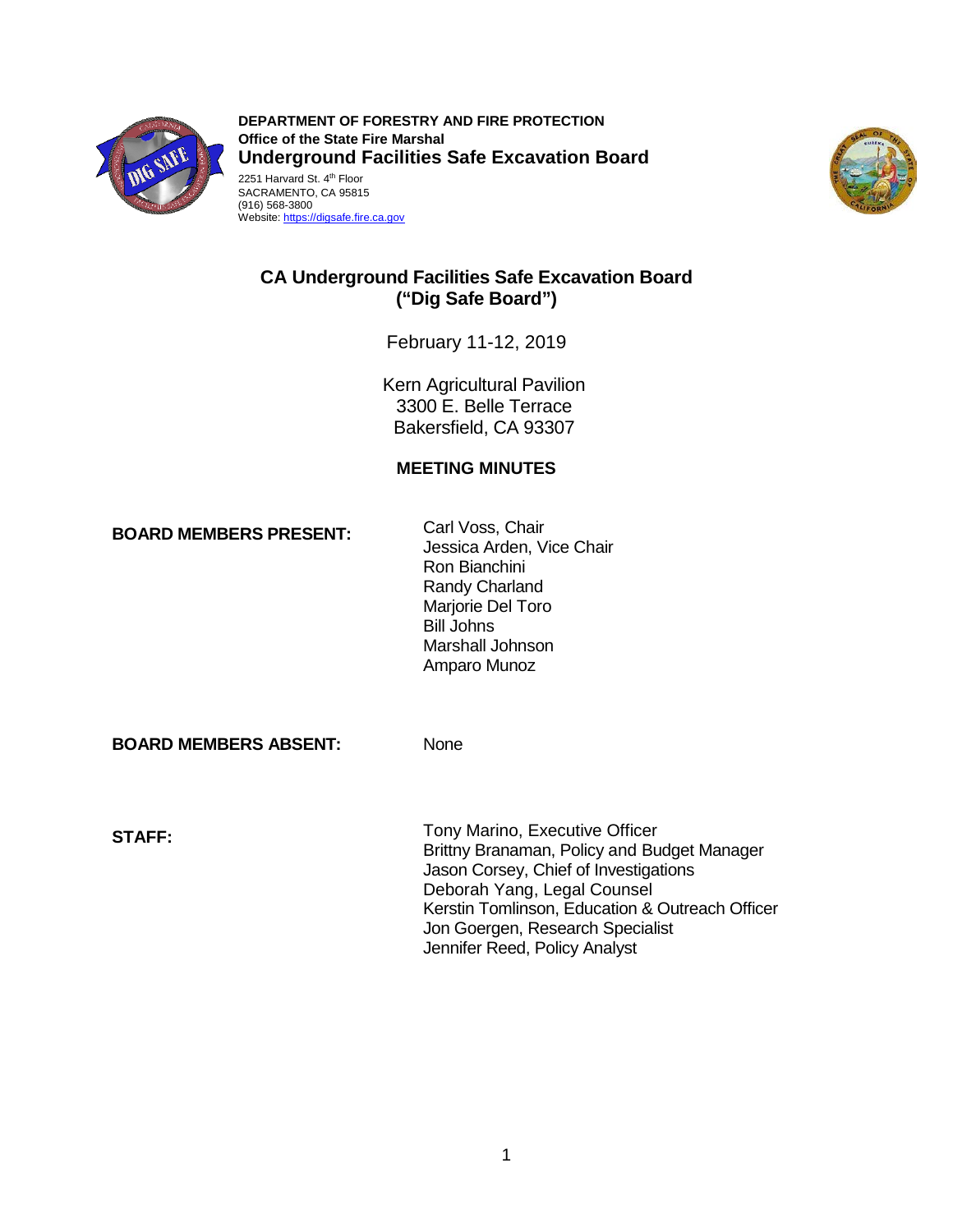February 11, 2019 10:00 a.m.

**\_\_\_\_\_\_\_\_\_\_\_\_\_\_\_\_\_\_\_\_\_\_\_\_\_\_\_\_\_\_\_\_\_\_\_\_\_\_\_\_\_\_\_\_\_\_\_\_\_\_\_\_\_\_\_\_\_\_\_\_\_\_\_\_\_\_\_\_\_** 

## **OPEN SESSION**

Chair Arden called the meeting to order at 10:06 a.m.

### **Agenda Item No. 1: Executive Officer's Report**

Executive Officer Tony Marino welcomed everyone to the Board meeting.

Policy and Budget Manager Brittny Branaman introduced new hire Jennifer Reed, Associate Government Program Analyst, and provided her career background.

Chief of Investigations Jason Corsey introduced two new hires Mandy Liao and John Benane in the Southern California office. Chief Corsey provided the career background for both hires.

Mr. Marino discussed a recent dig-in that occurred in San Francisco on February 6, 2019, and discussed Board staff's response. He proposed postponing Agenda Item 7/9 until the Board's next meeting in April. Mr. Marino also congratulated Member Del Toro for her recent appearance in "O" and "Entrepreneur" Magazines.

Chair Arden asked for comments from the Board.

Member Charland asked where the investigations division stands.

Chief Corsey discussed the hiring process.

Chair Arden asked for comments from the public. There were none.

## **Agenda Item No. 2: Board Member Public Engagement Reports**

Chair Arden asked for Board Member public engagement reports.

Member Del Toro discussed her presentation to the Santa Ana River Basin Section of the California Water Environment Association on January 30, 2019 in Orange County.

Chair Arden discussed wanting to join a safety committee with Member Charland, and asked if there were any concerns. She asked Member Charland if he accepted.

Member Charland accepted.

Chair Arden asked for comments from the public. There were none.

### **Agenda Item No. 3: Election of Chairperson and Vice Chairperson (Government Code § 4216.14(e))**

Chair Arden introduced the action item to elect the Board's Chair and Vice Chair.

### *Board Action*

Motion to elect Member Voss as Chairperson.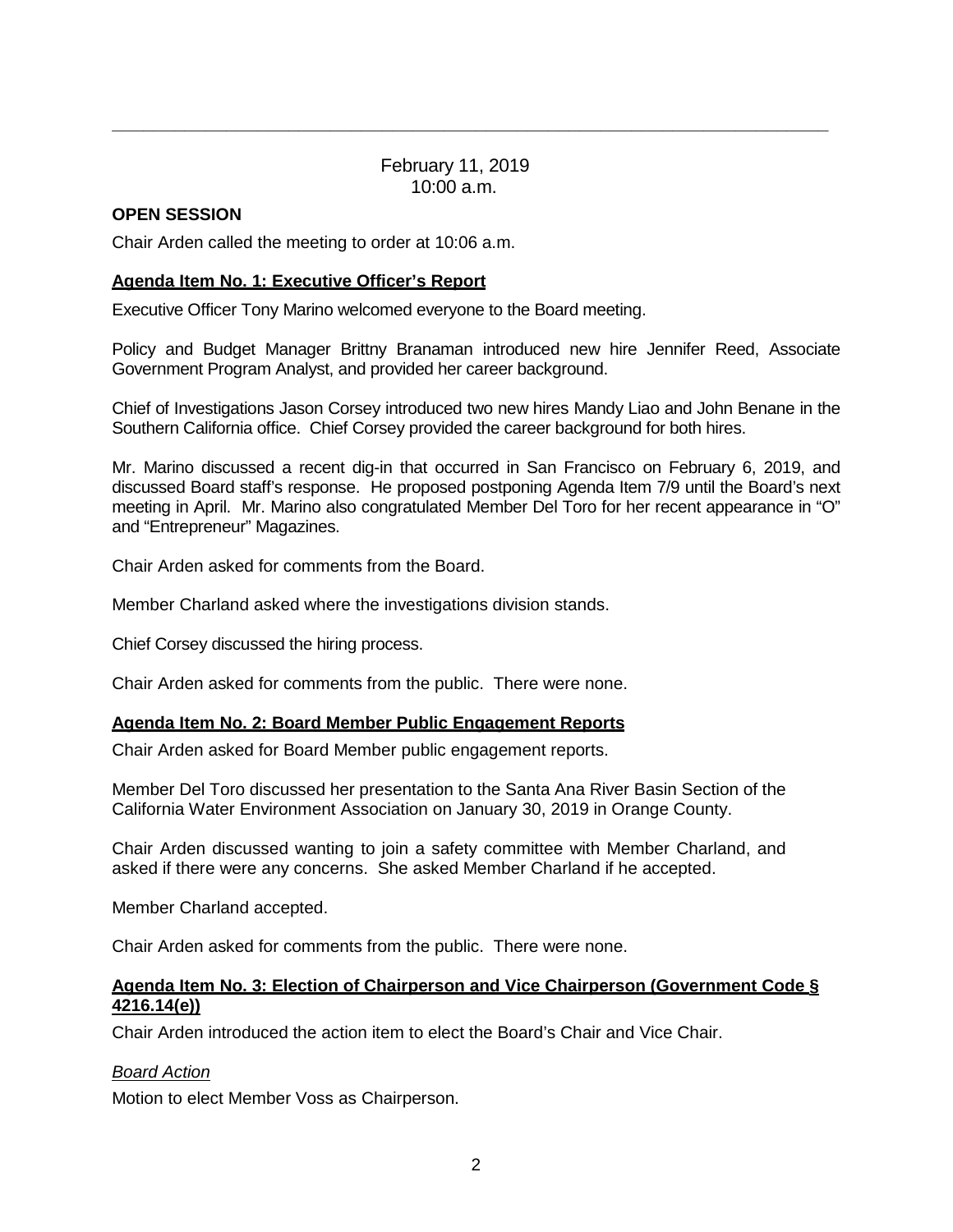MOTION: Member Bianchini SECOND: Member Arden AYES: Members Charland, Del Toro, Johns, Johnson, Munoz, Voss NOES: None ABSTAIN: None RECUSE: None

MOTION ADOPTED.

#### *Board Action*

Motion to elect Member Arden as Vice Chairperson.

| MOTION:  | Member Voss | SECOND: Member Bianchini                                 |
|----------|-------------|----------------------------------------------------------|
| AYES:    |             | Members Arden, Charland, Del Toro, Johns, Johnson, Munoz |
| NOES:    | <b>None</b> |                                                          |
| ABSTAIN: | <b>None</b> |                                                          |
| RECUSE:  | None.       |                                                          |

MOTION ADOPTED.

### **Agenda Item No. 4: Resolution No. 19-02-01: Approve Regulations on Area of Continual Excavation, Investigation, and Enforcement.**

Legal Counsel Deborah Yang discussed the changes to the regulations since the last Board meeting and the reasons for the changes.

Chair Voss asked for clarification about the enforcement regulations, and possible requests from respondents to exceed the page limit when writing explanations to the Board.

Vice Chair Arden asked about requests for a hearing being in writing, and if the public could ask the Board in person.

Ms. Yang discussed Chapter 3. Article 2. Section 4252 (a)(2)(A)(i). regarding the differing options for a public hearing request the Board can consider, including a written document, or a verbal presentation at a public meeting.

Chair Voss asked for comments from the public. There were none.

Ms. Yang discussed Chapter 3. Article 2. Section 4254 through Section 4351, and the changes made to the two Area of Continual Excavation (ACE) forms.

Chair Voss asked for comments from the Board. There were none.

Chair Voss asked for comments from the public.

A representative from the Public Utilities Commission (PUC) expressed concern over the reporting of damages to natural gas facilities only in the case of a gas release. The representative recommended including all damages to gas facilities.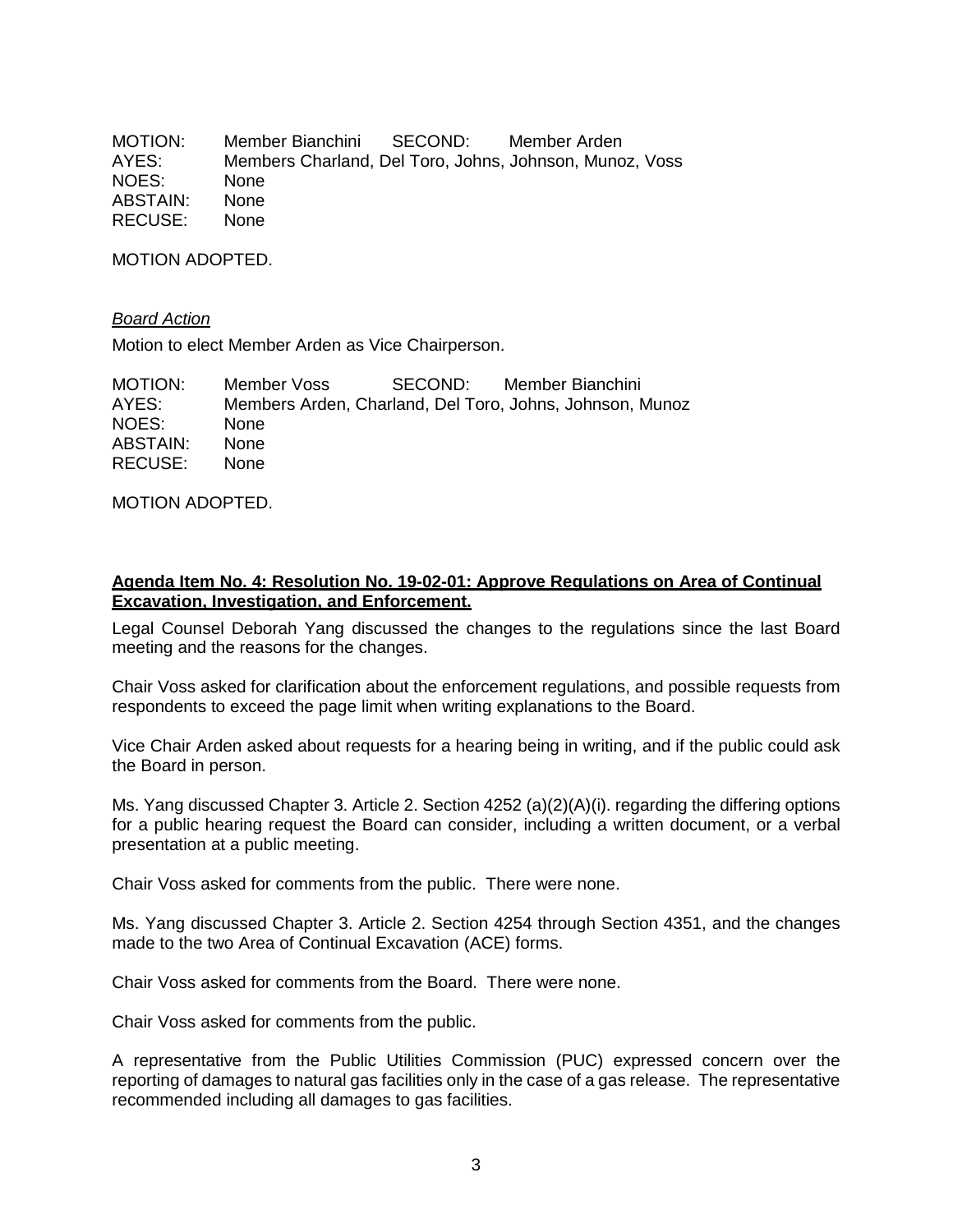Executive Officer Tony Marino discussed his understanding of what is drafted in the regulations and the criteria for calling 911 as written in statute, which requires an excavator to call 911 for high priority subsurface installation and any gas or petroleum release. Mr. Marino pointed out that statute does not require a notification of damage to a natural gas facility that is not high priority and does not cause a release.

Vice Chair Arden asked about the increase in notifications Dig Safe Board staff would receive.

Mr. Marino discussed the potential 5% increase in notifications.

Member Johns asked for clarification on the requirement for notification when a pipeline is nicked but there is no release.

Chair Voss discussed the absence of a requirement to report the damage if there is no release.

Ms. Yang discussed the statutory requirements for excavators to call 911 when a high priority line is damaged, or a natural gas or petroleum pipeline is damaged, causing a release.

Mr. Marino discussed Government Code Section 4216.4 (c).

Ms. Yang discussed changing the regulation to include damage to all natural gas pipelines, if the Board requests the changes.

Chair Voss asked for additional comments from the Board.

(Meeting recessed at 10:57 a.m. and resumed at 11:11 a.m.)

Mr. Marino discussed the request from the PUC representative, recommending an ACE form for non-high priority facilities. He told the Board that staff can create the form if the Board wishes, without making any changes to the regulations.

Member Del Toro asked the representative from the PUC to explain why the Board would want a non-high priority form.

The representative from the PUC discussed the current forms included in the regulation, and how a form for non-high priority facilities would provide awareness to the farmer that there are non-high priority lines present.

Mr. Marino discussed the importance of communication between the farmers and the operators when describing the high priority facility, and that the operator could also describe any non-high priority facilities present. He discussed the onsite meeting process, and the requirement for a meeting only when high priority facilities are present. Mr. Marino told the Board that there is no requirement for non-high priority facilities, but that either party could request an onsite meeting.

A representative from the PUC proposed the idea of having two form options: one for high priority, and one for non-high priority.

Chair Voss told the representative from the PUC that anyone can call for a non-high priority meeting, but it's not required.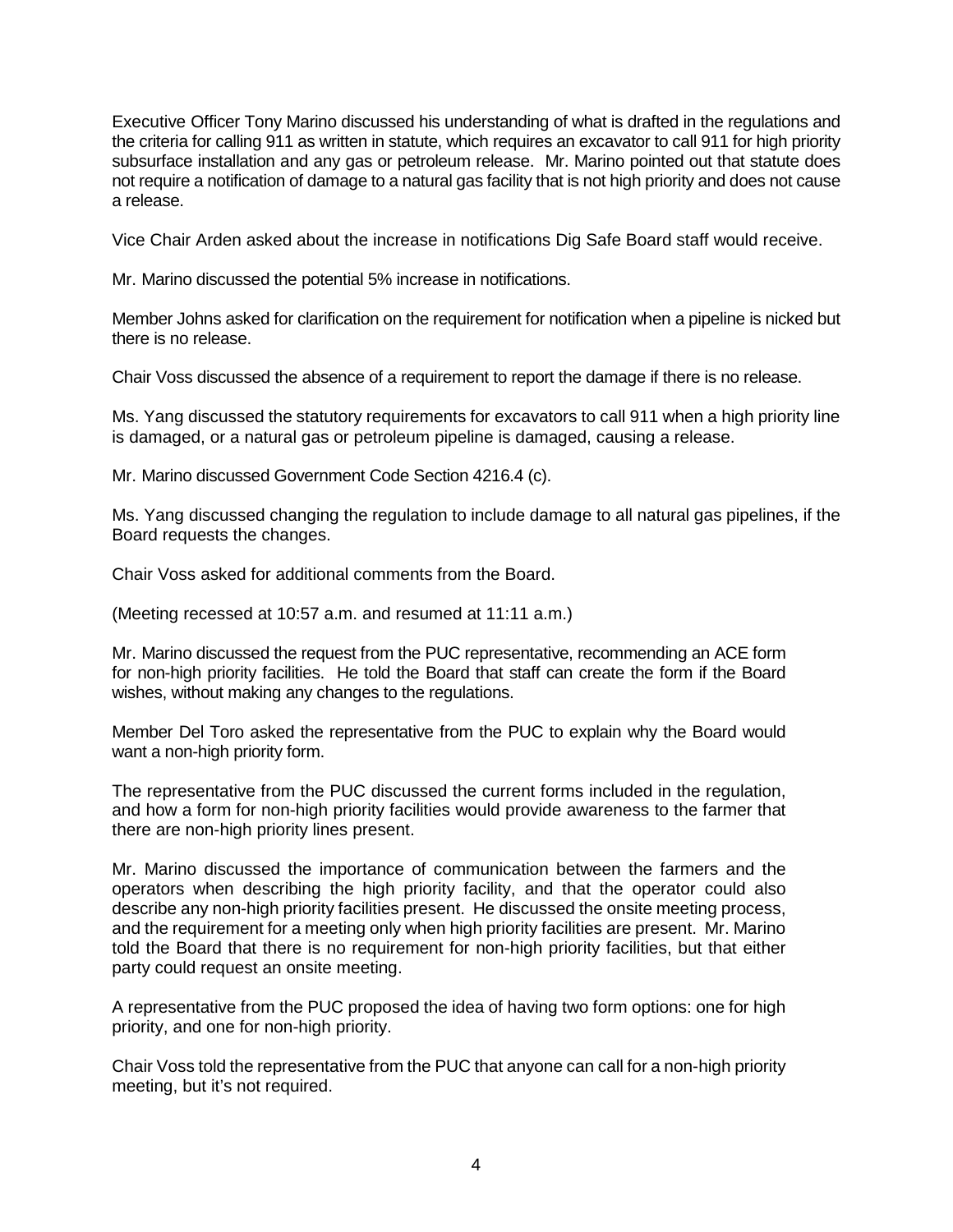The representative from the PUC discussed there not being enough clarity. Non-high priority lines should not be excluded from the agreement process between the excavator and operator.

Mr. Marino discussed the non-high priority ticket process, and the opportunity for the nonhigh priority operator to call for a meeting, but that it was up to the operator or the excavator to call that meeting.

Chair Voss discussed the importance of documenting the meeting and agreement between the excavator and operator.

A representative from USA North 811 discussed the ACE ticket only being offered to excavators that call in for agricultural or flood control purposes.

Mr. Marino discussed the reasoning for not creating a non-high priority form, because the Board did not want to mandate how excavators and operators communicate and come to an agreement.

Member Johns proposed the idea of making sure excavators and operators know the forms are not restricted to high priority facilities, and can be used for all utilities.

A representative from USA North 811 agreed with Member Johns and discussed the need for having some way that informs small utility owners about the existence of the ACE ticket, and what they are agreeing to for a year.

Chair Voss asked for additional comments from the Board. There were none.

Chair Voss asked for public comments.

A representative from the California Farm Bureau Federation (CFBF) proposed the idea of the ACE agreement applying for other utilities, allowing both parties to come to a solution and documenting it. She asked the Board to support the idea of allowing the farm community to have a process that only happens once a year, and is done.

Vice Chair Arden asked who would be in possession of the agreement.

Ms. Yang told the Board that both parties are required to keep a copy of the form, but they are not required to send it to the Board.

Member Johnson voiced his concerns over coming to an agreement for one year, and then an operator decides to put something new in the ground. He asked if the farmer and the operator would need to come to a new agreement.

(Meeting recessed at 11:46 a.m. and resumed at 1:32 p.m.)

Mr. Marino proposed the idea of creating an optional form for non-high priority lines that could be posted to the Board's website. He discussed the importance of engaging the public and educating them about the process.

Chair Voss discussed staff recommendations to change Section 4100 for notification of damages, and asked for comments from the public.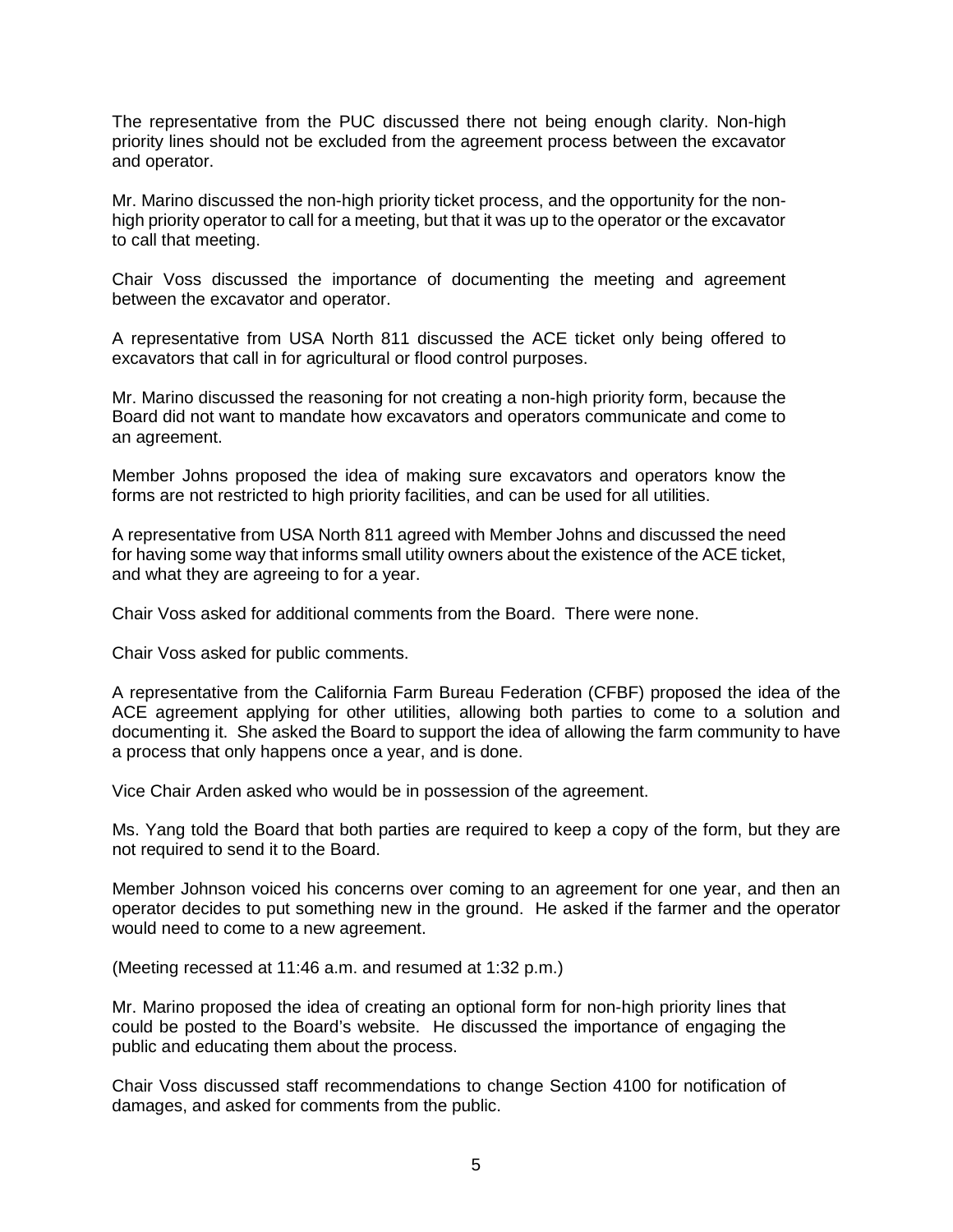The CFBF representative discussed the comments from Farm Bureau on the regulations.

A representative from Pacific Gas & Electric (PG&E) discussed Section 4302 (c)(1) and (2), and asked how the section would be implemented.

Mr. Marino discussed what the section would and wouldn't do, and the statutory requirements for onsite meetings when a high priority line is present.

A representative from PG&E voiced concern over the operator being responsible for determining the location of the pipe and the farmer not agreeing with the operator's information.

Member Bianchini discussed comments the Board heard from farmers at the July meeting in Bakersfield, California.

Vice Chair Arden discussed the issue of delaying work to daylight the pipe.

Chair Voss discussed the reason for the language in the regulations, because of past abuses on both sides.

Member Johnson discussed the option to provide documentation instead of daylighting the pipe.

Chair Voss asked for additional comments from the Board. There were none.

Chair Voss asked for additional comments from the public. There were none.

#### *Board Action*

Motion to approve Resolution No. 19-02-01 on Area of Continual Excavation, Investigation, and Enforcement.

| <b>MOTION:</b> | SECOND: Member Arden<br>Member Del Toro                    |
|----------------|------------------------------------------------------------|
| AYES:          | Members Bianchini, Charland, Bernacchi, Johns, Munoz, Voss |
| NOES:          | <b>None</b>                                                |
| ABSTAIN:       | <b>None</b>                                                |
| RECUSE:        | <b>None</b>                                                |

MOTION ADOPTED.

### **Agenda Item No. 5: Discussion on Implementation of AB 1914.**

Policy Analyst Jennifer Reed presented a report on the implementation of AB 1914, giving background information about the legislative process, the need for input from a variety of stakeholders, and the questions the Board needs to take into consideration during the regulation development process.

Legal Counsel Deborah Yang discussed the regulation implementation timeline for AB 1914.

Member Bianchini voiced concerns over power tools being used unsafely to locate underground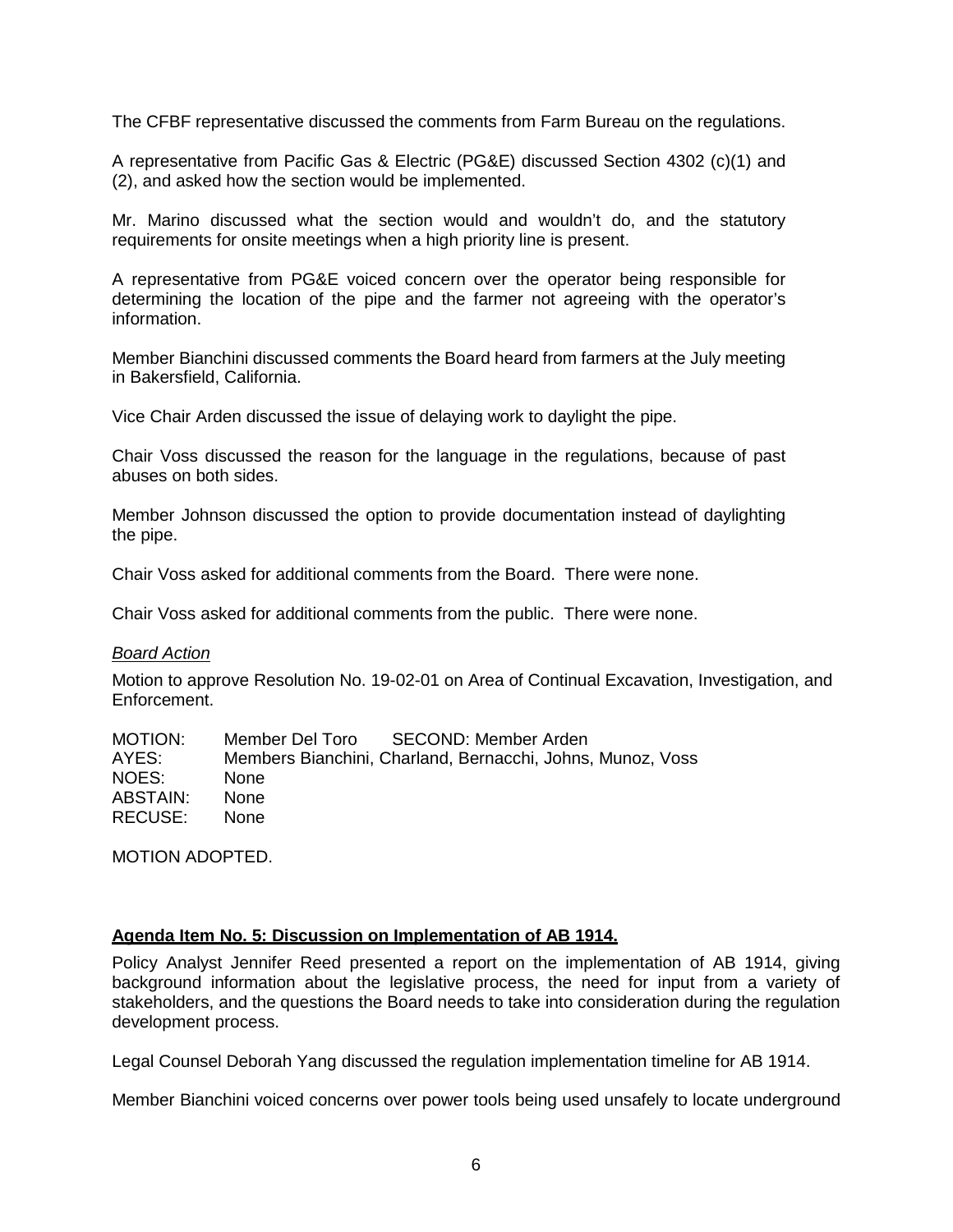facilities.

Member Johnson voiced concerns over disturbing older infrastructure with power tools, and discussed the fragility of older facilities.

Member Bianchini discussed using soil types to determine the power tools that can be used to determine the location of a facility.

Executive Officer Tony Marino discussed the legislative process for AB 1914.

Chair Voss asked for comments from the Board. There were none.

Chair Voss asked for public comments.

A representative from PG&E asked the Board to consider creating a mutual agreement for power tool use in the tolerance zone prior to determining the location of underground facilities, and discussed the current process for vacuum excavation.

(Meeting recessed at 2:27 p.m. and resumed at 2:46 p.m.)

Member Johns proposed the idea of creating a matrix to identify the different tools that can be used in certain circumstances which would allow excavators and operators to be on the same page.

Chair Voss asked operators about their protocols and procedures for using power tools in the tolerance zone.

A representative from Southern California Gas Company (SoCalGas) proposed the idea of creating a list of what cannot be done with power tools in the tolerance zone to promote the proper tool use.

A representative from Shell Pipeline told the Board a regular shovel can cause the same damage to an underground facility as a pneumatic tool.

A representative from PG&E discussed the importance of training to ensure the right tools are being used for the right circumstances.

Member Johnson asked for clarification from PG&E on training and whether it would be a certification to use the tool, or a corrective action from the Board.

The representative from PG&E discussed the idea of training being used for corrective action, and provided to companies to proactively train their employees.

Member Bianchini discussed the importance of training, conditions, and accountability.

Mr. Marino discussed the need for staff to research conditions, tool use for those conditions, and what notifications are required.

Member Munoz proposed the idea of using soil classification as a starting point.

Member Bianchini discussed the requirement for a competent person to be trained and present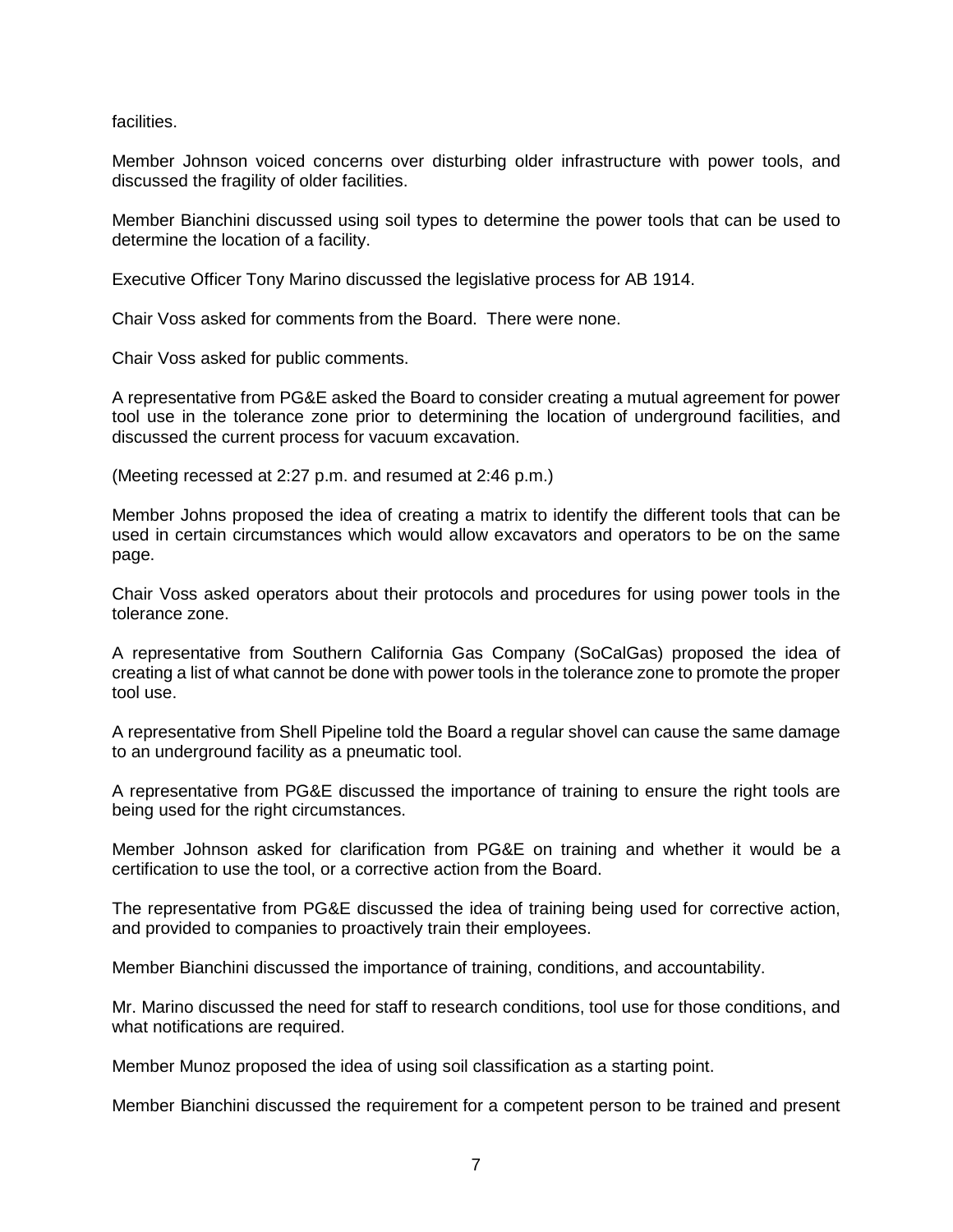on the job site so the excavator has knowledge of the different soil classifications.

Member Munoz discussed the importance of the Board remaining consistent with Occupational Safety and Health Administration (OSHA) requirements, because the Board is not only creating these regulations to protect the facilities, but to protect the workers in the field.

Member Del Toro discussed the section on tools and equipment under OSHA's construction orders.

Member Johns asked PG&E to provide information on the majority of damages caused by hand tools

A representative from PG&E discussed different situations where hand tools are used, and how some excavators are not using the proper tools to pot hole.

Member Del Toro asked if it would be possible to choose several different safe tools.

Member Bianchini proposed the idea of removing boring equipment as a locating tool.

Vice Chair Arden voiced concerns over allowing a new tool in the tolerance zone to determine the location of the facility.

A representative from PG&E emphasized the importance of training.

Member Bianchini proposed the idea of adding a training element.

Chair Voss asked for additional comments from the Board. There were none.

Chair Voss asked for additional comments from the public. There were none.

### **Other Business**

None.

## **Public Comment**

Chair Voss asked for comments from the Board. There were none.

### **Adjournment**

Meeting adjourned at 4:14 p.m.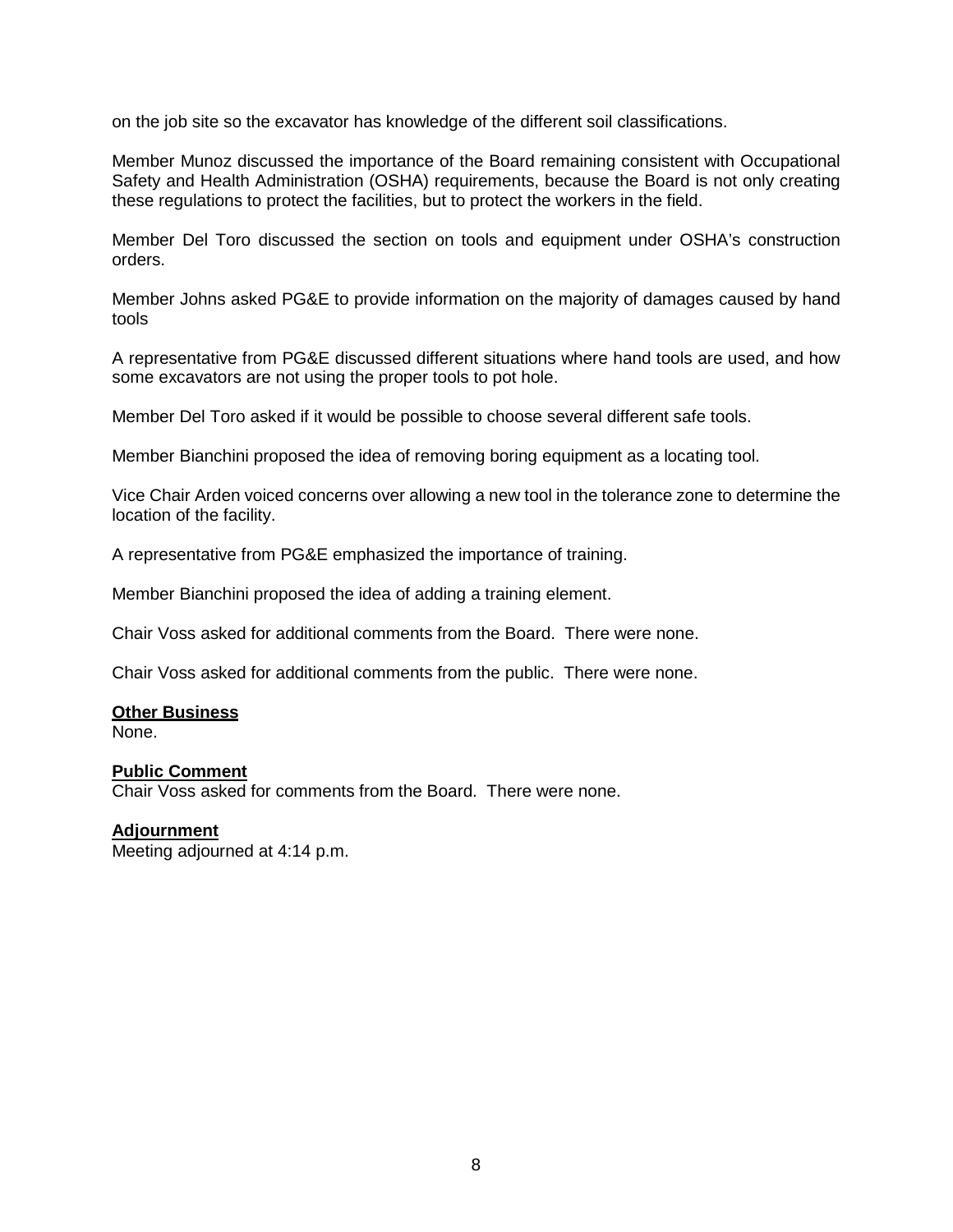February 12, 2019 9:00 a.m.

## **MEETING MINUTES**

### **MEMBERS PRESENT:** Carl Voss, Chair

Jessica Arden, Vice Chair Randy Charland Marjorie Del Toro Bill Johns Marshall Johnson Amparo Munoz

### **BOARD MEMBERS ABSENT:** Ron Bianchini

**STAFF:** Tony Marino, Executive Officer Brittny Branaman, Policy and Budget Manager Jason Corsey, Chief of Investigations Deborah Yang, Legal Counsel Kerstin Tomlinson, Education & Outreach Officer Jon Goergen, Research Specialist Jennifer Reed, Government Analyst

## **OPEN SESSION**

Chair Voss called the meeting to order at 9:03 a.m.

### **Agenda Item No. 6/8: California Regional Common Ground Alliance (CARCGA) Update on Standards Development.**

Executive Officer Tony Marino introduced two representatives from CARCGA Subsurface Safety and Incident (SSIP) committee members who participated via conference call to discuss the organization's update on standards development.

A representative from CARCGA's SSIP committee discussed the responsibility of the excavator to determine the facility location down to any depth. He discussed the idea that the area of potential conflict covers the entire length and width of the work area. The representative told the Board about CARCGA's process to make a final recommendation to the Board.

Member Munoz asked the SSIP committee members about reasonable care standards regarding road grading and shoulder work.

A representative from CARCGA's SSIP committee discussed reasonable care for potholing.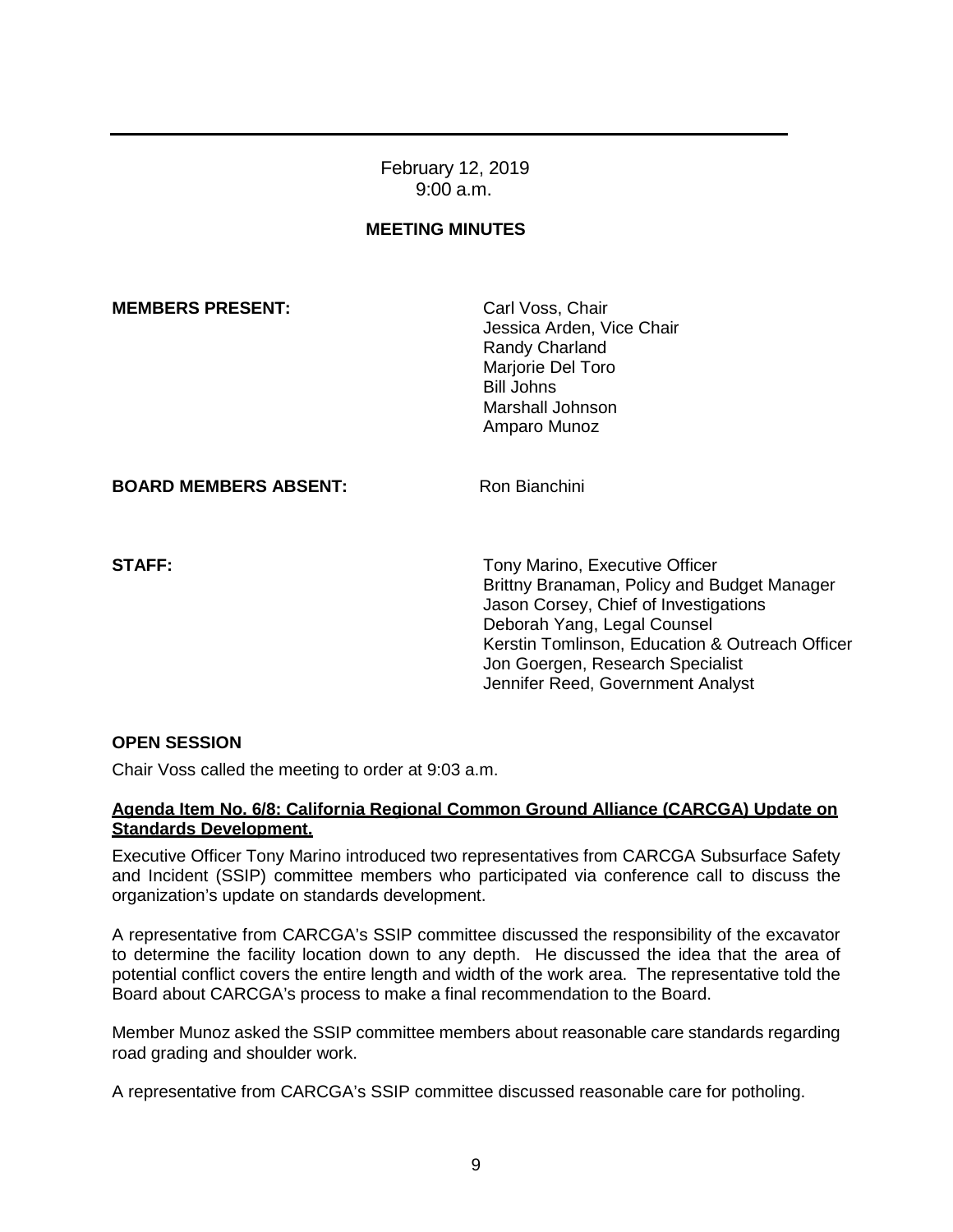Member Munoz asked the SSIP committee members, how it could be considered reasonable care if the depth is between 24 and 36 inches, and the facility is not located.

A representative from CARCGA's SSIP committee the idea of a sliding grading scale which would allow the excavator to dig to a certain depth to determine the location of the facilities.

Chair Voss asked the SSIP committee representatives to clarify CARCGA's position on the sliding scale.

A representative from CARCGA's SSIP committee clarified that some contractors want to locate the facilities at any depth, but some soils pose other issues for digging beyond the area of potential conflict.

Member Munoz discussed subdivision (a), and asked the SSIP committee representatives if changing course without notifying the operator is considered reasonable care.

A representative from CARCGA's SSIP committee discussed the impact of worker safety, and asked the Board whether the excavator is responsible for finding the facility if the operator has decided that there is no conflict because of the shallow nature of the work.

Chair Voss asked for staff to clarify the information the Board is hoping to receive from CARCGA.

Mr. Marino asked the Board to think about what they are asking CARCGA to do, and the outcome members want. He told the Board if it doesn't feel like statute is appropriate in certain ways, they can ask for a change.

Member Johns discussed the idea of excavation for road work being a specific issue.

Member Del Toro discussed the need for accountability among operators to locate their facilities, and emphasized her concerns over having the excavator taking time to locate facilities, which impacts safety and the bottom line.

A representative from CARCGA's SSIP committee discussed shared responsibility between the excavator and the operator.

Member Johnson discussed road building and the need for excavators and operators to work together to determine the location of the facilities.

Vice Chair agreed with Member Johnson, and discussed the process of grinding overlay not being in conflict with a utility.

A representative from SoCalGas proposed the idea of changing the definition of in conflict depending on the type of excavation activity.

A representative from PG&E voiced concerns over the excavator not waiting for the operator to provide solutions to locate the facility, and instead doing the work themselves. He discussed the importance of notifying the operator.

Member Del Toro discussed the persistent concern over operator response times, and proposed the idea of creating guidelines.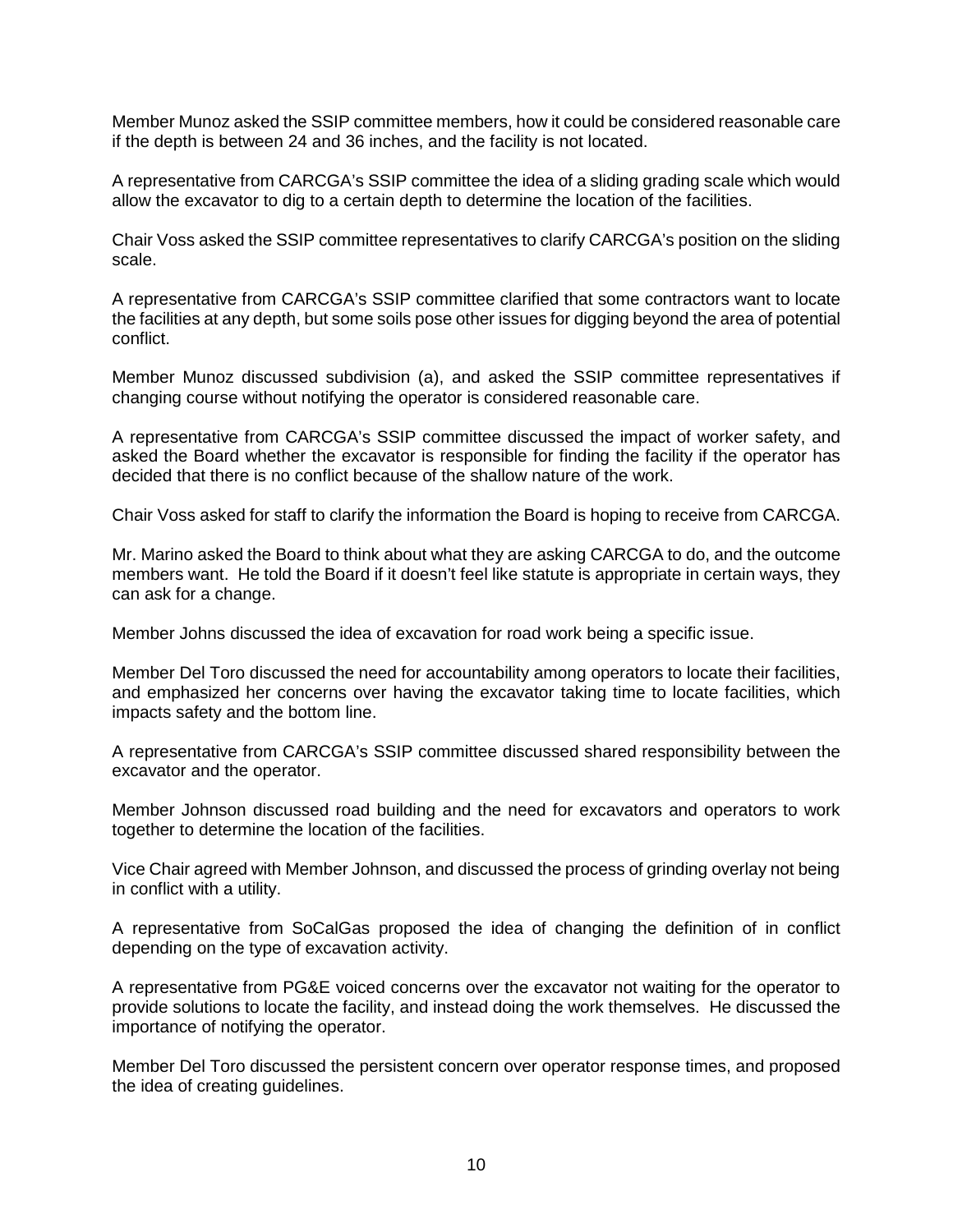A representative from SoCalGas discussed the importance of the excavators contacting operators if they cannot find the facility, because mis-markings happen.

Chair Voss asked for additional comments from the Board. There were none.

Chair Voss asked for additional comments from the public. There were none.

(Meeting recessed at 10:23 a.m. and resumed at 10:39 a.m.)

### **Agenda Item No. 7/9: Discussion on Complaint Process.**

Postponed until the Board's April 15-16, 2019 meeting in Southern California.

### **Agenda Item No. 10: Discussion on Area of Continual Excavation Ticket Renewal Requirement (Government Code section 4216.10(e)).**

Executive Officer Tony Marino discussed the Board's vote to approve language for the first phase of its Area of Continual Excavation (ACE) regulations yesterday (February 11, 2019). Mr. Marino discussed the need for the Board to modify or eliminate the renewal requirement for areas where no subsurface installations exist.

Research Program Specialist Jon Goergen presented a report on the ACE ticket renewal requirements, providing background on the regulation development process and discussing research process to identify the number of parcels in California that do not contain high priority infrastructure.

Chair Voss discussed his involvement with Member Johns on the ACE committee, and how the current available data only shows oil and gas facilities.

Member Munoz asked about the overlay in high priority.

Mr. Goergen discussed the data consisting of only oil and gas, and how staff does not have data sets for the other high priority facilities.

A representative from USA North 811 provided background information about the ideal master database, but told the Board it doesn't exist because facility owners don't share the information with the one call centers. He discussed the current ticket process using service area mapping provided by operators.

Member Charland discussed the challenges that exist to update mapping to reflect new underground facilities.

The representative from USA North 811 gave background on the amount of time it takes to receive updated mapping.

Member Johnson asked the representative from USA North 811 about putting a buffer on tickets.

The representative from USA North 811 discussed the process of adding a 200-foot buffer to the tickets because the mapping can be distorted.

Member Johns discussed the importance of someone claiming responsibility for the new facilities.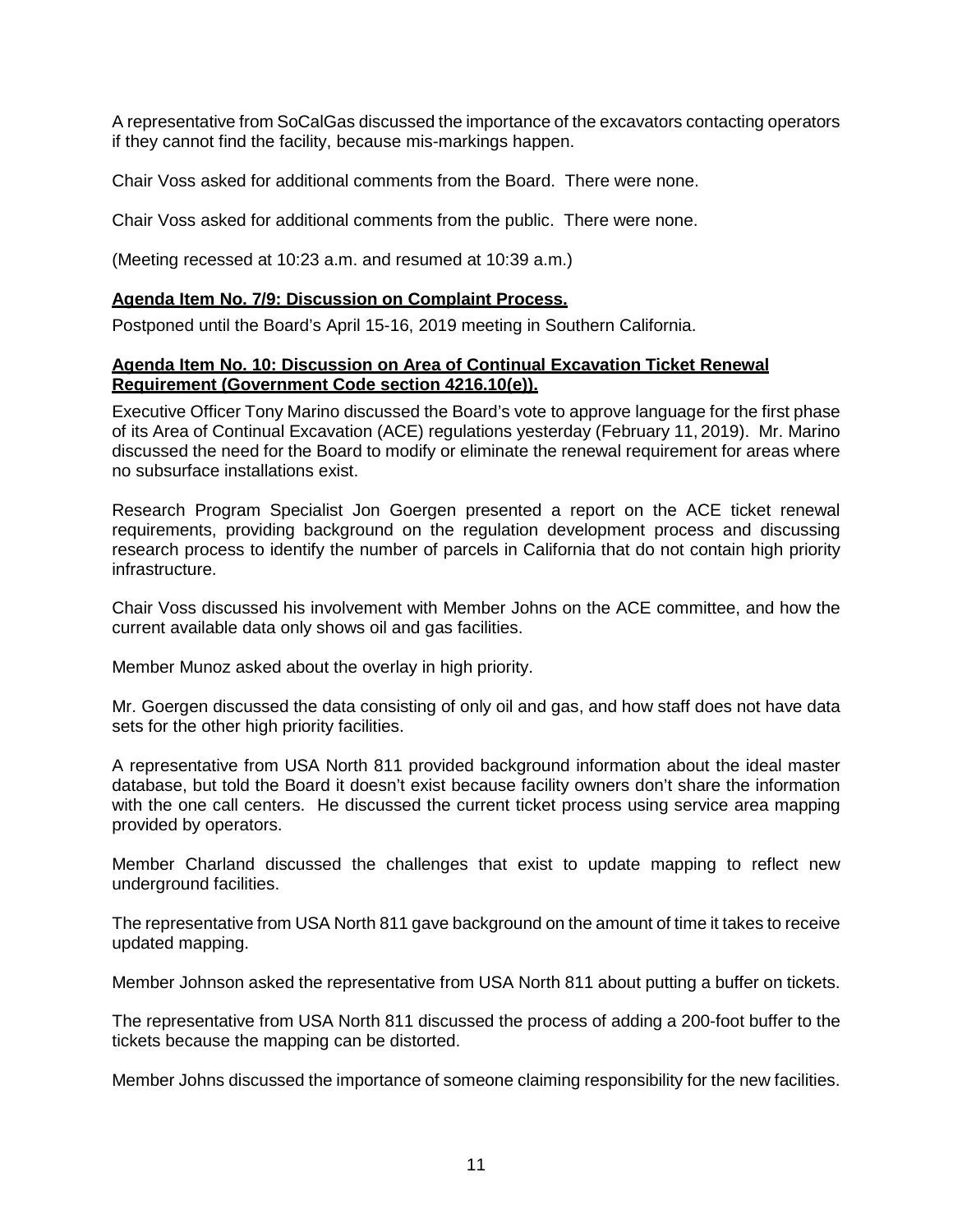The representative from USA North 811 proposed the idea of ACE ticket having an automatic check to confirm there are still no facilities on the land.

Member Munoz proposed the idea of creating a registry for agricultural operators.

Member Johnson gave background on the positive response system, and discussed the idea of creating an enforcement tool that requires the operators tell the one call centers that they have responded to a ticket, and how they responded.

Chair Voss discussed the challenge of requiring farmers who own land with no facilities to call once a year and request a ticket, and asked to get more information about how the ACE Ticket will impact the regional notification centers' call volume.

The representative from USA North 811 discussed the handful of tickets his center receives now.

A representative from the Office of the State Fire Marshal (OSFM) discussed the importance of positive response and documenting operator responses electronically.

Chair Voss asked for additional comments from the Board. There were none.

Chair Voss asked for additional comments from the public. There were none.

(Meeting recessed at 11:51 a.m. and resumed at 1:31 p.m.)

Mr. Marino asked Member Johnson from AT&T and a representative from SoCalGas to discuss their companies' ticket response and locate and mark procedures.

Member Johnson discussed AT&T's procedure for responding to tickets, including the company's geocoding process, how they determine who will do the locate and mark work, and the ticket distribution

Vice Chair Arden asked Member Johnson about AT&T's use of marker balls.

Member Johnson discussed the use of marker balls, the information they contain, and their lifespan.

The representative from USA North 811 proposed the idea of training the public how to better understand utility terms.

The representative from SoCalGas discussed the company's procedure for responding to tickets, how those tickets are received, dispatched and prioritized, how SoCalGas determines whether a site visit is needed, and the procedure for onsite meetings.

Chair Voss asked for comments from the Board.

Member Charland asked the representative from SoCalGas about their map updating process, and how long it takes to send information about new facilities to the one call centers.

The representative from SoCalGas discussed the company's map updating process, and told the Board he would need to research more about the time it takes to update the one call centers.